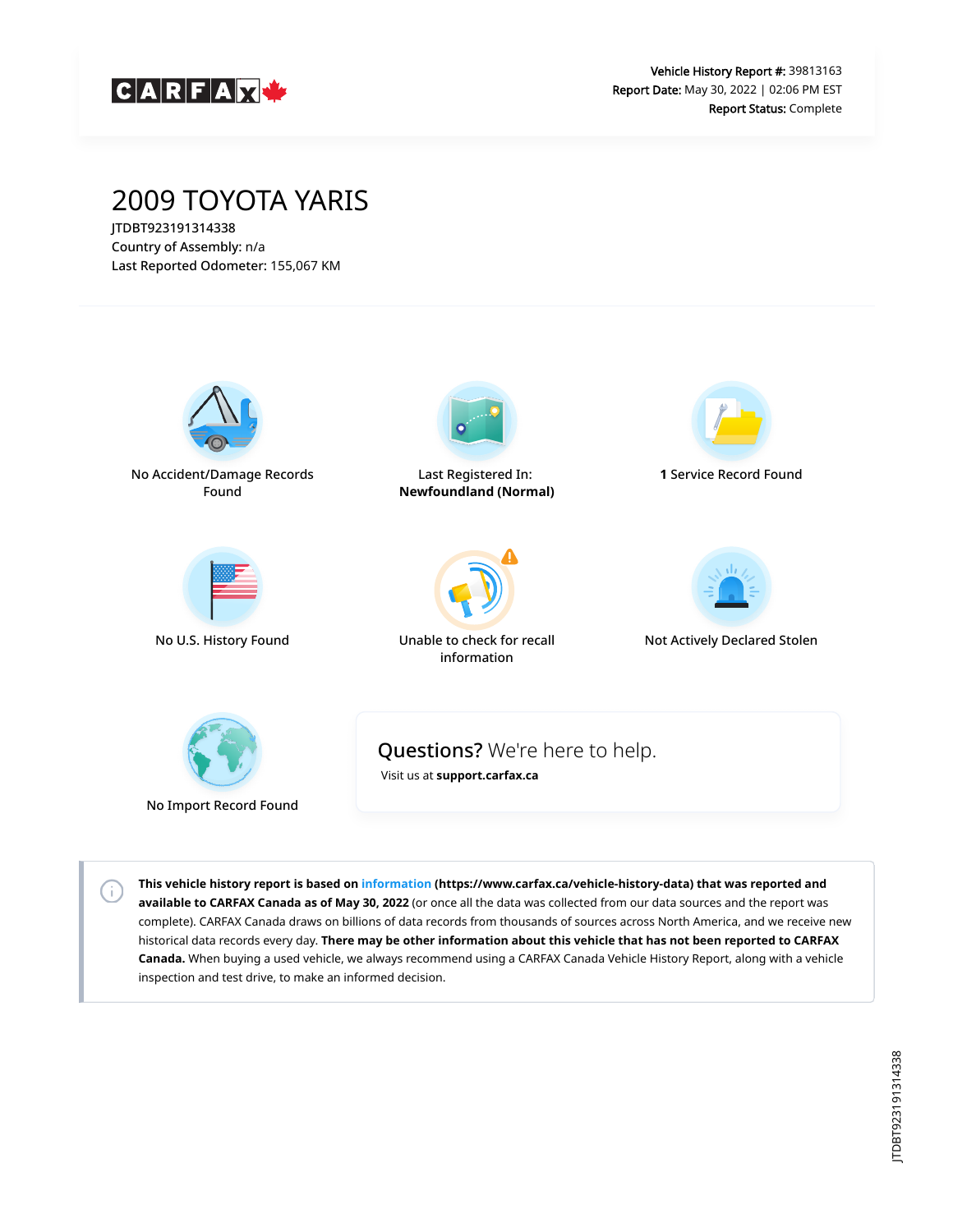## **Vehicle History Report**



## $\mathbb{A}_{\mathbb{A}}$  Accident/Damage

There are no accidents/damage reported on this vehicle.

#### Registration

This vehicle has been registered in the province of **Newfoundland** in **Canada** with **Normal** branding.

**We checked for:** Inspection Required, Normal, Non-repairable, Rebuilt, Salvage and Stolen.

### Service Records

| <b>DATE</b> | <b>ODOMETER</b> | <b>SOURCE</b>                                               | <b>DETAILS</b>                                               |
|-------------|-----------------|-------------------------------------------------------------|--------------------------------------------------------------|
| 2018 Oct 18 | 155.067 KM      | Minute Muffler & Brake<br>Mount Pearl, Newfoundland, Canada | Vehicle serviced<br>Emissions or safety inspection performed |

<span id="page-1-0"></span>

△ We are unable to check for recall information on this vehicle. Please visit TOYOTA's website for the most current recall information on this, or any, TOYOTA vehicle **[https://www.toyota.ca/toyota/en/owners/recalls.](https://www.toyota.ca/toyota/en/owners/recalls)**

### <span id="page-1-1"></span>Stolen Vehicle Check

 $\bullet$  This vehicle is not actively declared stolen.

# Detailed History

| <b>DATE</b> | <b>ODOMETER</b> | <b>SOURCE</b>                                          | <b>RECORD TYPE</b> | <b>DETAILS</b>                                         |
|-------------|-----------------|--------------------------------------------------------|--------------------|--------------------------------------------------------|
| 2008 Dec 30 |                 | Motor Vehicle Dept.<br>Newfoundland, Canada            | Canadian Renewal   | Registration Issued or Renewed<br>First Owner Reported |
| 2009 Dec 1  |                 | Motor Vehicle Dept.<br>Goulds, Newfoundland,<br>Canada | Canadian Renewal   | Registration Issued or Renewed                         |
|             |                 |                                                        |                    |                                                        |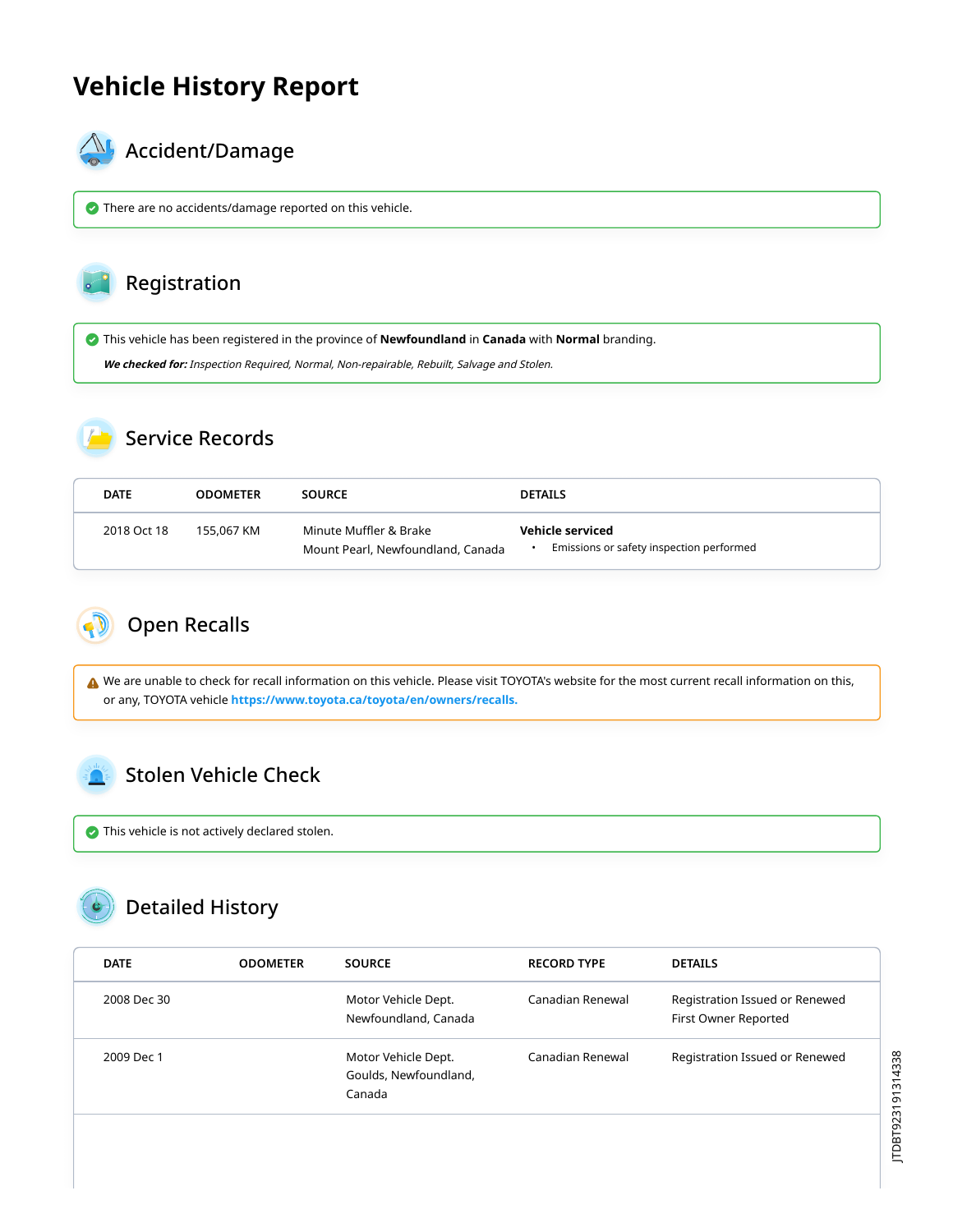| <b>DATE</b> | <b>ODOMETER</b> | <b>SOURCE</b>                                                  | <b>RECORD TYPE</b> | <b>DETAILS</b>                                             |
|-------------|-----------------|----------------------------------------------------------------|--------------------|------------------------------------------------------------|
| 2011 Apr 11 |                 | Motor Vehicle Dept.<br>Goulds, Newfoundland,<br>Canada         | Canadian Renewal   | Registration Issued or Renewed                             |
| 2011 Dec 1  |                 | Motor Vehicle Dept.<br>Goulds, Newfoundland,<br>Canada         | Canadian Renewal   | Registration Issued or Renewed                             |
| 2012 Dec 18 |                 | Motor Vehicle Dept.<br>Goulds, Newfoundland,<br>Canada         | Canadian Renewal   | Registration Issued or Renewed                             |
| 2013 Dec 1  |                 | Motor Vehicle Dept.<br>Goulds, Newfoundland,<br>Canada         | Canadian Renewal   | Registration Issued or Renewed                             |
| 2014 Dec 1  |                 | Motor Vehicle Dept.<br>Goulds, Newfoundland,<br>Canada         | Canadian Renewal   | Registration Issued or Renewed                             |
| 2015 Dec 1  |                 | Motor Vehicle Dept.<br>Goulds, Newfoundland,<br>Canada         | Canadian Renewal   | Registration Issued or Renewed                             |
| 2016 Dec 1  |                 | Motor Vehicle Dept.<br>Goulds, Newfoundland,<br>Canada         | Canadian Renewal   | Registration Issued or Renewed                             |
| 2017 Dec 1  |                 | Motor Vehicle Dept.<br>Goulds, Newfoundland,<br>Canada         | Canadian Renewal   | Registration Issued or Renewed                             |
| 2018 Oct 18 | 155,067 KM      | Minute Muffler & Brake<br>Mount Pearl, Newfoundland,<br>Canada | Service Record     | Vehicle serviced                                           |
| 2018 Oct 22 |                 | Motor Vehicle Dept.<br>Mount Pearl, Newfoundland,<br>Canada    | Canadian Renewal   | Registration Issued or Renewed                             |
| 2018 Dec 1  |                 | Motor Vehicle Dept.<br>Mount Pearl, Newfoundland,<br>Canada    | Canadian Renewal   | Registration Issued or Renewed                             |
| 2019 Dec 2  |                 | Motor Vehicle Dept.<br>Mount Pearl, Newfoundland,<br>Canada    | Canadian Renewal   | Registration Issued or Renewed                             |
| 2020 Dec 1  |                 | Motor Vehicle Dept.<br>Mount Pearl, Newfoundland,<br>Canada    | Canadian Renewal   | Registration Issued or Renewed                             |
| 2021 Nov 12 |                 | Motor Vehicle Dept.<br>St. John's, Newfoundland,<br>Canada     | Canadian Renewal   | Registration Issued or Renewed<br>Previous Use: Commercial |